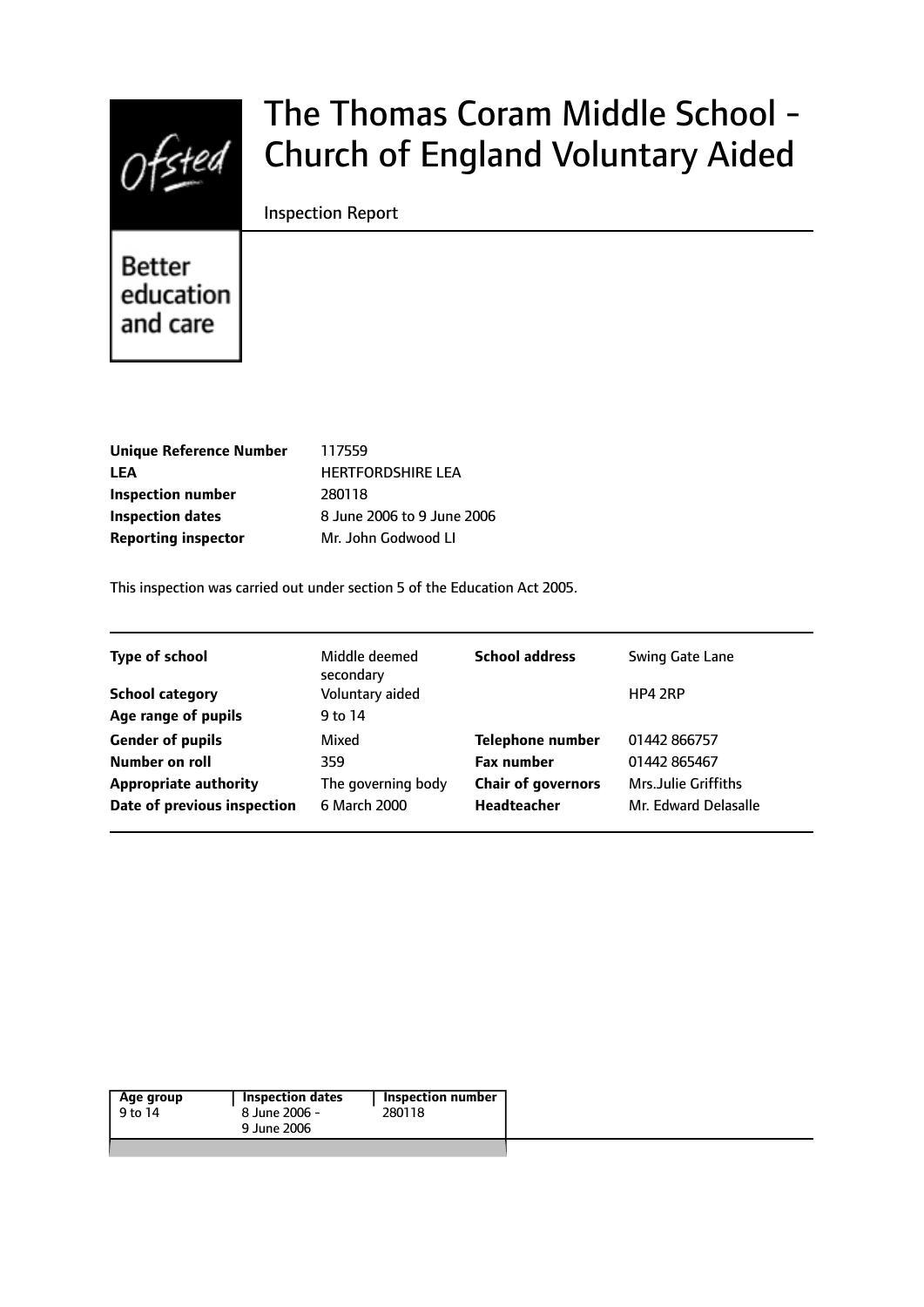© Crown copyright 2006

#### Website: www.ofsted.gov.uk

This document may be reproduced in whole or in part for non-commercial educational purposes, provided that the information quoted is reproduced without adaptation and the source and date of publication are stated.

Further copies of this report are obtainable from the school. Under the Education Act 2005, the school must provide a copy of this report free of charge to certain categories of people. A charge not exceeding the full cost of reproduction may be made for any other copies supplied.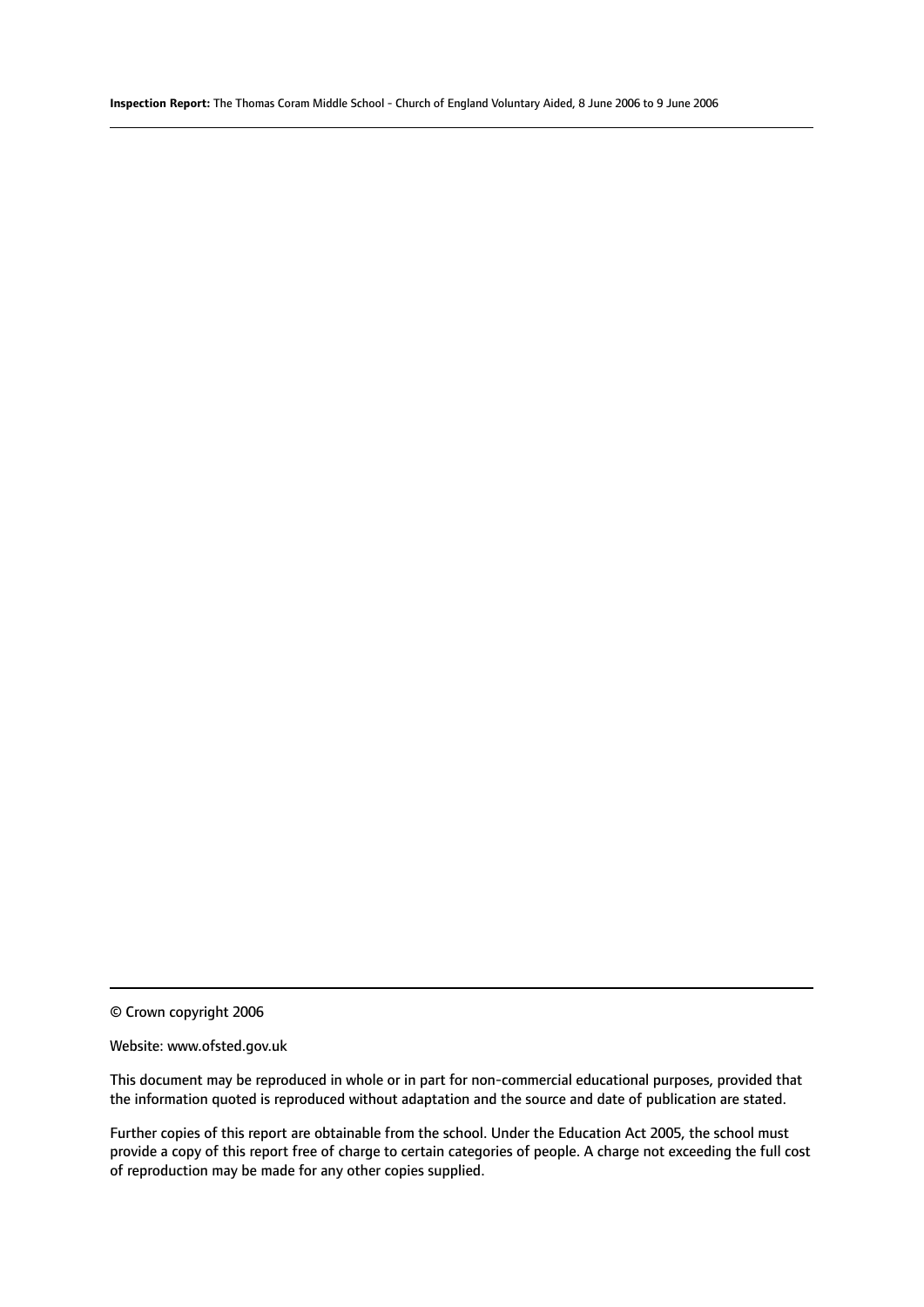# **Introduction**

The inspection was carried out by three Additional Inspectors.

# **Description of the school**

The Thomas Coram Middle School is a little smaller than most middle schools. It is in a socially advantaged area and the proportion of pupils eligible for free school meals is below average. The proportion of pupils from minority ethnic groups or who speak English as an additional language is below average. Pupils' attainment on entry is generally above average, although more pupils have learning difficulties than would be expected for a school this size. As a result of recruitment difficulties and illness, the school did not have a permanent headteacher from April 2002 to September 2003, and again from October 2004 to September 2005. These gaps in leadership had a significant impact on the school's development. The current headteacher and deputy headteacher have been in post since September 2005.

## **Key for inspection grades**

| Grade 1 | Outstanding  |
|---------|--------------|
| Grade 2 | Good         |
| Grade 3 | Satisfactory |
| Grade 4 | Inadequate   |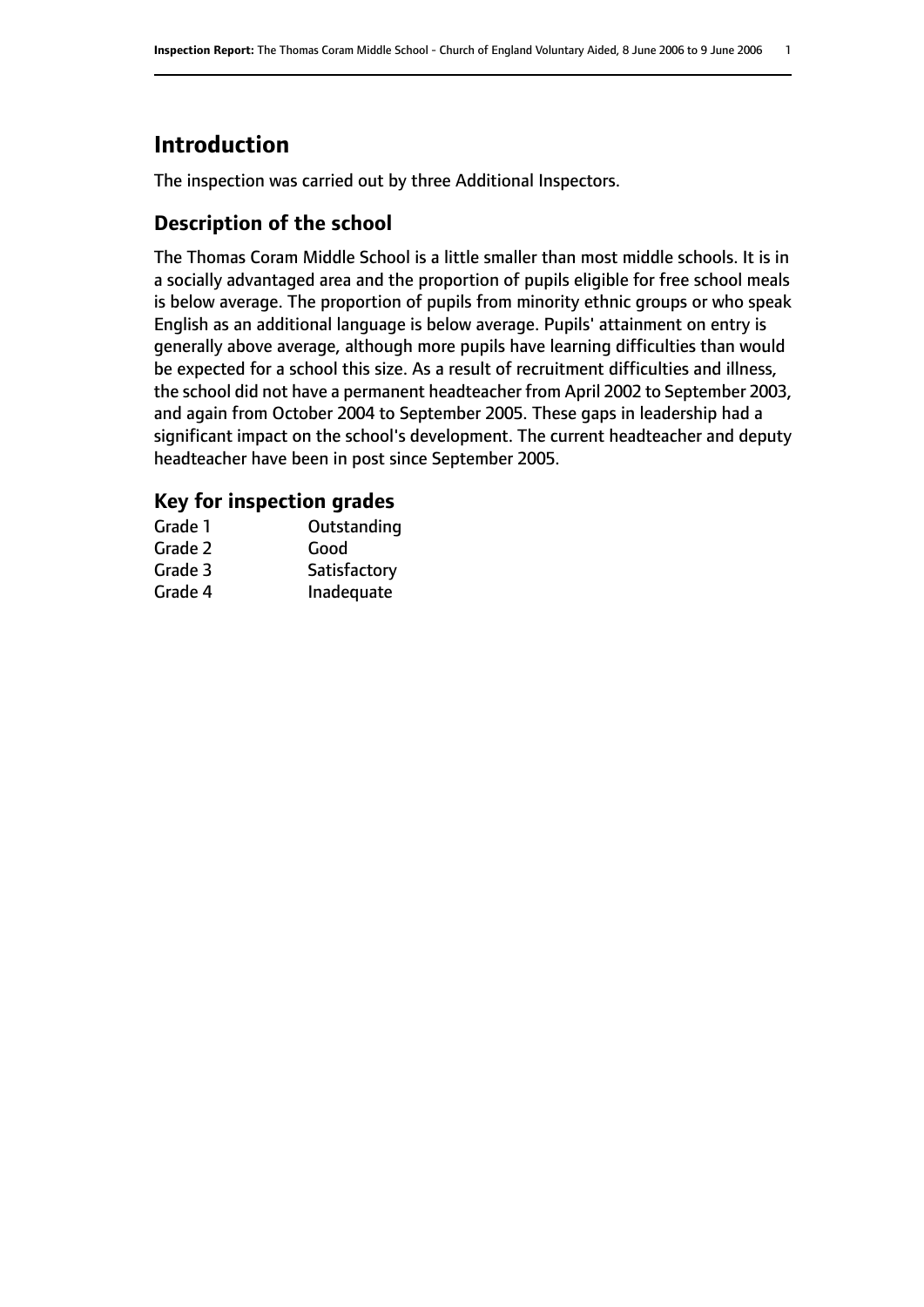# **Overall effectiveness of the school**

#### **Grade: 3**

This is a satisfactory and improving school. It gives satisfactory value for money. After a period of instability in leadership, it is now moving forward. Leadership and management are satisfactory and the headteacher is steering the school well in the right direction. The good improvements in management, teaching and progress, since the new headteacher has been in post, show that the school has good capacity for further improvement. Pupils' achievement is satisfactory but there are pockets of underachievement. The lack of a permanent headteacher for long periods over the past four years resulted in little checking on pupils' progress and the quality of teaching. Under the leadership of the new headteacher, the school has made great strides in improving teaching and management. This has begun to have an impact on pupils' achievement, although it remains satisfactory. The headteacher has an accurate understanding of the school's effectiveness and its strengths and weaknesses. As a result, the inspectors' judgements closely match those of the school. The headteacher has provided staff and governors with a clear direction and a detailed improvement plan. This includes most of the issues identified in this inspection. He is well supported by the senior leadership team. Most staff are well motivated and keen to take the school forward. Pupils are happy and enjoy coming to school. Their attendance is good because of this. Relationships are good and pupils behave well almost all the time. Care, guidance and support for pupils are satisfactory overall. The monitoring of pupils' progressis now more systematic and improving. Teachers are committed to their pupils' welfare and they support pupils' personal development well. As a consequence, their personal development is good. Teaching has improved this year as a result of systematic monitoring, clear guidance on the school's expectations and support for individual teachers. There is much good teaching but the quality is satisfactory overall. This is because there are inconsistencies in the quality of teachers' questioning and the feedback they give pupils on how they should improve their work. Pupils' attainment is now assessed more frequently. The data is used effectively to identify pupils who are doing well or need additional support. It shows that progress is improving. However, the systems are new and the data is not used sufficiently to check whether measures to rectify underachievement are working or how well different groups of pupils are achieving. Although the curriculum is satisfactory overall, the school is rightly reviewing the curriculum for personal, social, health and citizenship education (PSHCE). Pupils are taught effectively how to stay safe and healthy, but they have too little careers education in Years 7 and 8. Citizenship does not meet statutory requirements because too little time is devoted to it on the timetable and there is little ongoing assessment of pupils' progress. However, pupils' views are valued and they have good opportunities to make a positive contribution to the community. The headteacher has focused management processes more effectively on pupils' achievement. Subject leaders and year leaders are increasingly taking responsibility for pupils' progress and the quality of teaching in their area. They create action plans, but neither they nor governors have this year been involved in creating the whole school plan. This means that they are not fully involved in evaluating or planning school improvement. The improvements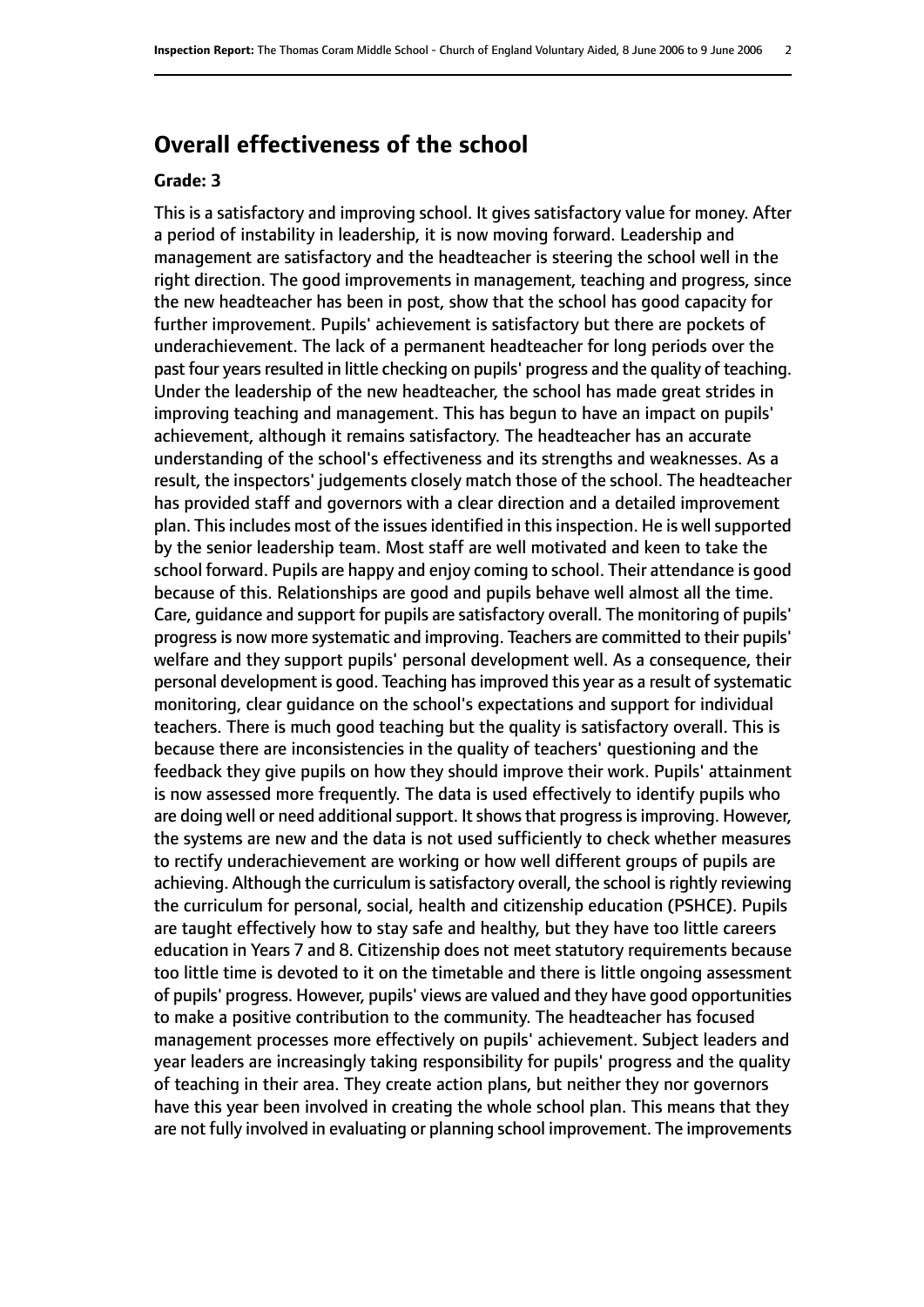made this year have put the school in a good position to keep moving forward and to raise standards further.

#### **What the school should do to improve further**

- Improve the quality of teachers' questioning and the feedback they give to pupils on how they should improve their work . - Use assessment records to check the impact of measures to improve achievement and to track the progress of groups of pupils. - Ensure that statutory requirements are met for citizenship by providing adequate time for the subjects and assessing pupils' achievements. - Fully establish the role of middle leaders and governors in strategic planning and evaluation.

# **Achievement and standards**

#### **Grade: 3**

Achievement is satisfactory overall. Pupils make satisfactory progress in relation to their prior attainment and achieve above average standards in Year 6 tests and by the time they leave in Year 8. There are, however, some pockets of underachievement. Year 6 test results have been above average for the last four years but in 2005 girls underachieved, particularly those of average ability. English results improved, but mathematics results declined and progress in mathematics was lower than it should have been. Pupils' progress has improved in most year groups and subjects this year. However, Year 8 pupils have made less progress than other year groups in English and mathematics. Current progress remains satisfactory in Key Stage 2 and Key Stage 3. Pupils with learning difficulties make satisfactory progress, as do pupils from minority ethnic backgrounds. Targets for Year 6 English tests have not been sufficiently challenging, although in 2005 the results exceeded the targets. The mathematics targets were reasonable but were not met. The targets set for 2007 are appropriately challenging.

## **Personal development and well-being**

#### **Grade: 2**

Pupils' personal development and well-being are good. Most pupils enjoy school. They get on well with one another and report that there is little bullying. They feel safe, confident that if they have a problem they can approach an adult and it will be resolved. Attitudes to learning are good and sometimes excellent. Behaviour is generally good and has improved this year through staff training and a clear framework of rewards and sanctions. There is, however, occasional silliness in lessons and around school. Pupils know how to keep safe and healthy; they understand the importance of exercise and healthy eating. They contribute to the school community as monitors and peer mediators and actively participate in charity events to raise significant sums. The school council effectively represents pupils' views and takes responsibility for a small annual budget. Pupils' preparation for their future economic well-being is satisfactory and will be enhanced by the school's plan to extend careers and enterprise education. Spiritual, moral, social and cultural development is good. The school effectively fosters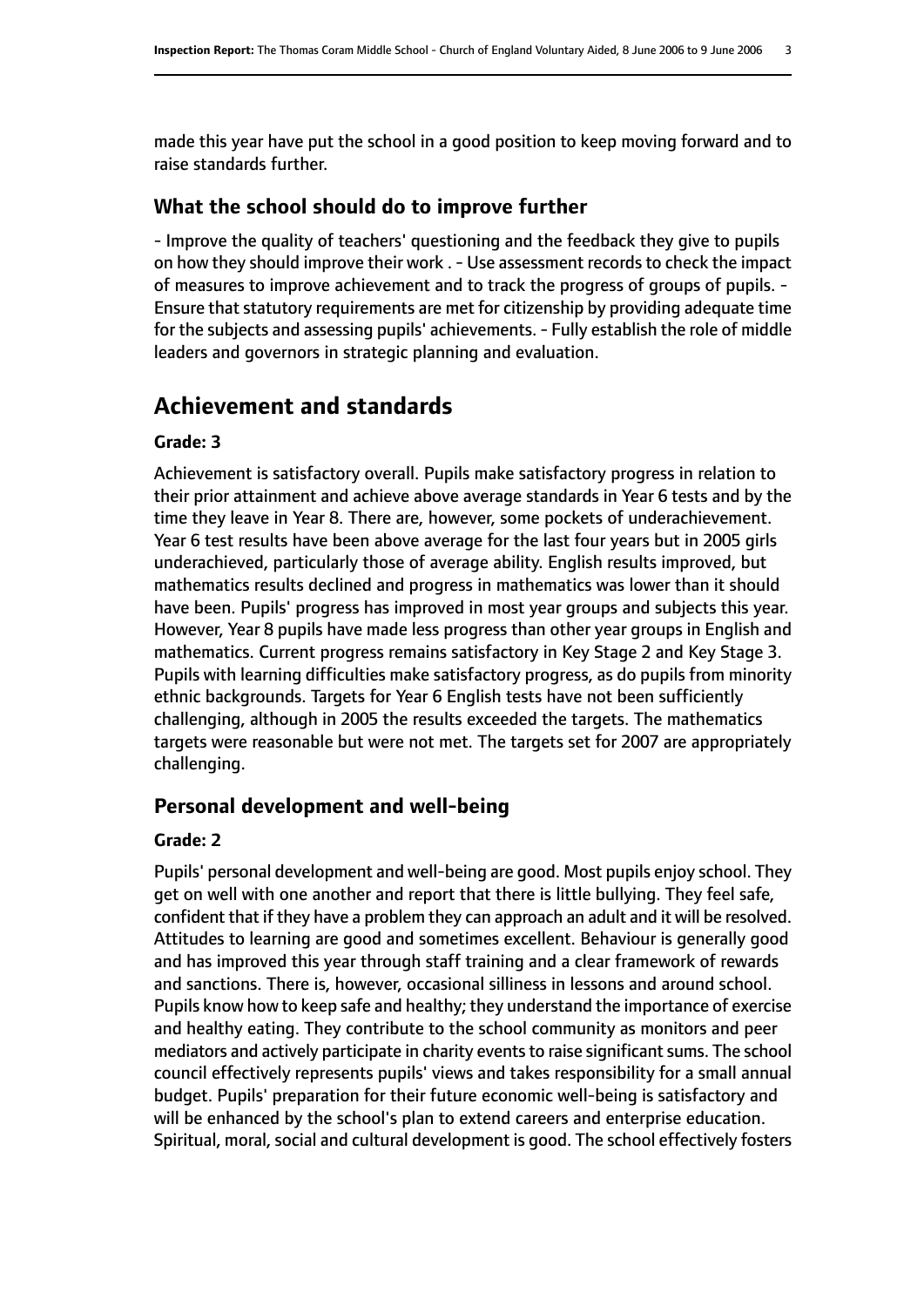pupils' self-esteem and understanding of right and wrong. It provides good opportunities to work together in groups and teams.

# **Quality of provision**

# **Teaching and learning**

#### **Grade: 3**

Teaching and learning are satisfactory. They have improved since September as a result of training and individual support. There is much good teaching and, although the quality varies, no inadequate lessons were seen during the inspection. Lessons are planned to a consistent structure. Pupils are clear about what they are to learn. In almost all lessons, they behave well and respond positively to teachers' high expectations and good support. Most lessons include work to challenge pupils of all abilities. Teachers often use questioning well to probe pupils' understanding and encourage them to think and express their thoughts carefully. In some lessons, however, initial responses are accepted too readily without encouraging pupils to think deeply. Pupils with learning difficulties make satisfactory progress because they are supported by appropriate work and additional adults. Pupils' work is marked regularly, but the quality of feedback varies. Some teachers provide very helpful comments on what pupils have done well and what they should work on. Other teachers provide only ticks and occasional brief comments, which leaves pupils disappointed. The regularity and quality of homework are satisfactory.

# **Curriculum and other activities**

## **Grade: 3**

The curriculum is satisfactory. It meets most statutory requirements. Literacy and numeracy are given appropriate emphasis. The courses in design and technology and information and communication technology (ICT) have been strengthened this year, following the school's own identification of weaknesses, and are now satisfactory. Additional ICT facilities have been provided. Pupils who have difficulties with literacy or numeracy receive additional support. The provision for pupils with learning difficulties or disabilities is satisfactory. The small number of pupils who speak English as an additional language are well supported. Links with other schools are used well to broaden the curriculum, providing specialist sports coaching, for example, and enabling Year 8 pupils to learn two foreign languages. The PSHCE course promotes pupils' awareness of health and safety well. The citizenship curriculum in Years 7 and 8 does not meet statutory requirements for the reasons already stated. The school is aware of the shortcomings and has planned a more extensive curriculum for next year. There is a good range of extracurricular activities, including sports, music and ICT. Residential trips in Years 6 and 8 support pupils' social and academic development effectively.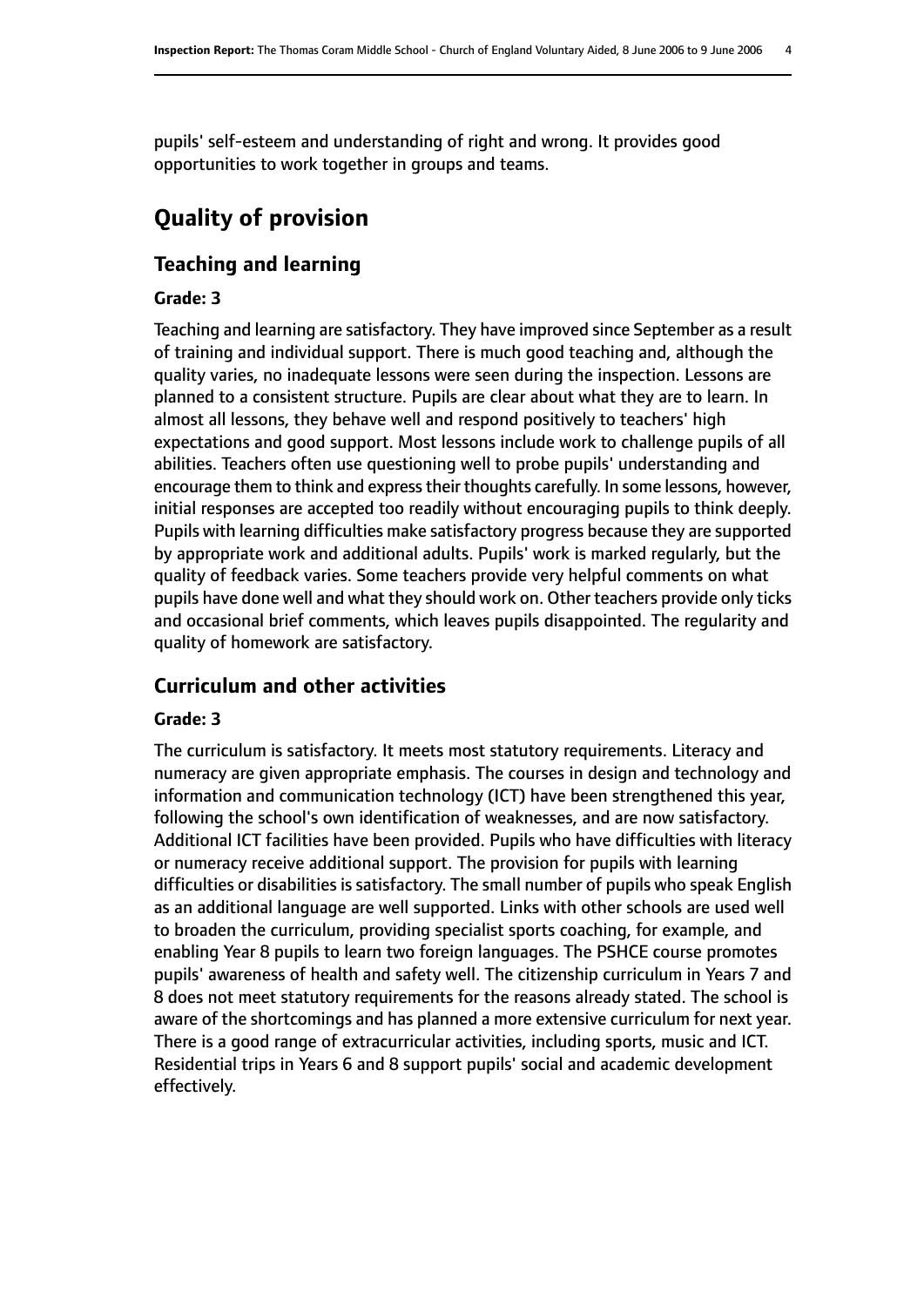#### **Care, guidance and support**

#### **Grade: 3**

Care, guidance and support are satisfactory. Staff commitment to pupils and good pastoral care are strengths of the school. Pastoral needs are identified promptly and are met through effective communication and good links with specialist support agencies. There are good procedures for child protection and ensuring safety in school. Teachers value pupils' achievements and listen to their views. As a result, pupils feel secure and grow in confidence. Good links with other schools ensure a smooth transition into Year 5 and good preparation for upper school. This is achieved through visits and staff exchanges. The school recognises that there is insufficient careers education in Years 7 and 8 and has plans to strengthen this. Academic guidance has improved this year through termly assessment in each subject and systematic progress tracking. Pupils are set targets for their performance in each subject, although this is not done in a consistent style. The assessment records are beginning to be used effectively to provide additional support for individual pupils, but the procedures are new and are not yet used to their full effect.

# **Leadership and management**

#### **Grade: 3**

Leadership and management are satisfactory overall. The headteacher, who has been in post since September, provides good leadership. He has a clear view of what needs to be done. The focus on improving behaviour and teaching, creating a system to track each pupil's progress, and improving the effectiveness and accountability of all levels of management are beginning to have a positive effect on raising standards. This demanding agenda has been managed well. Staff and governors have worked hard and are well motivated. The leadership team provides the headteacher with good support. Local authority advisers have been used well. The school's monitoring shows that behaviour, teaching and pupils' progress have all improved. The quality of self-evaluation is good, providing an accurate understanding of the school's strengths and weaknesses. Parents' and pupils' views are gathered and taken seriously. Most of their views are positive. The school improvement plan is well constructed and provides a good basis for raising standards. The current plan as a matter of necessity was written by the headteacher. It has been reviewed systematically in preparation for the new plan, which is being drawn up in consultation with middle leaders and governors. Subject leaders and year leaders have this year been given clear guidance on what is expected of them with regard to planning, tracking pupils' progress and monitoring the work within their area of responsibility. The school now has a good set of management processes, although many are new and have only just begun to have an impact on pupils' progress. Governance is satisfactory. It has improved over the past year under the good leadership of the chair of governors and headteacher and continues to improve. Governors are now well informed and have begun to ask challenging questions. They visit the school to develop links with individual subjects. Governors are keen and have undergone training. Their involvement in planning has been slight but is now increasing.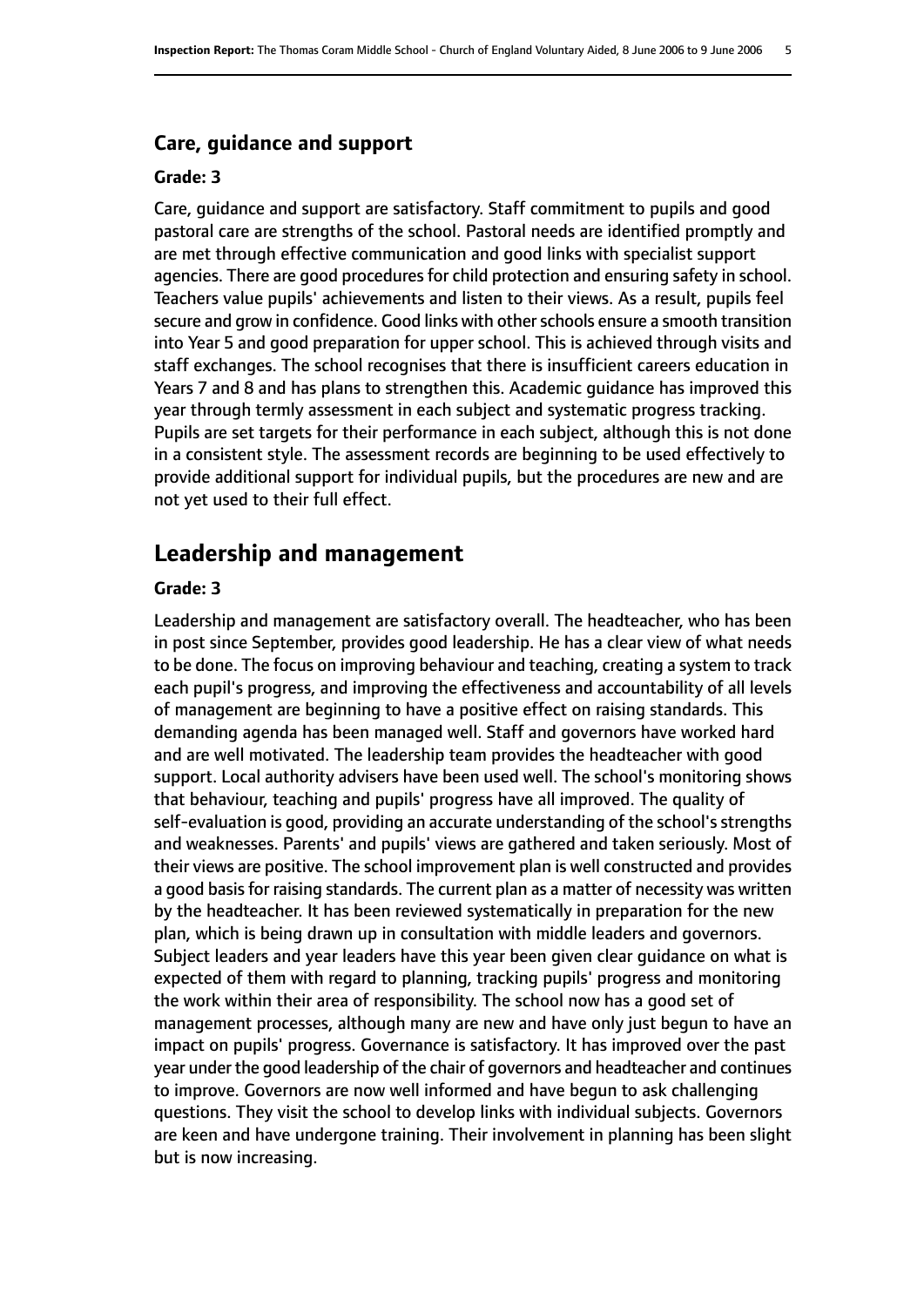**Any complaints about the inspection or the report should be made following the procedures set out inthe guidance 'Complaints about school inspection', whichis available from Ofsted's website: www.ofsted.gov.uk.**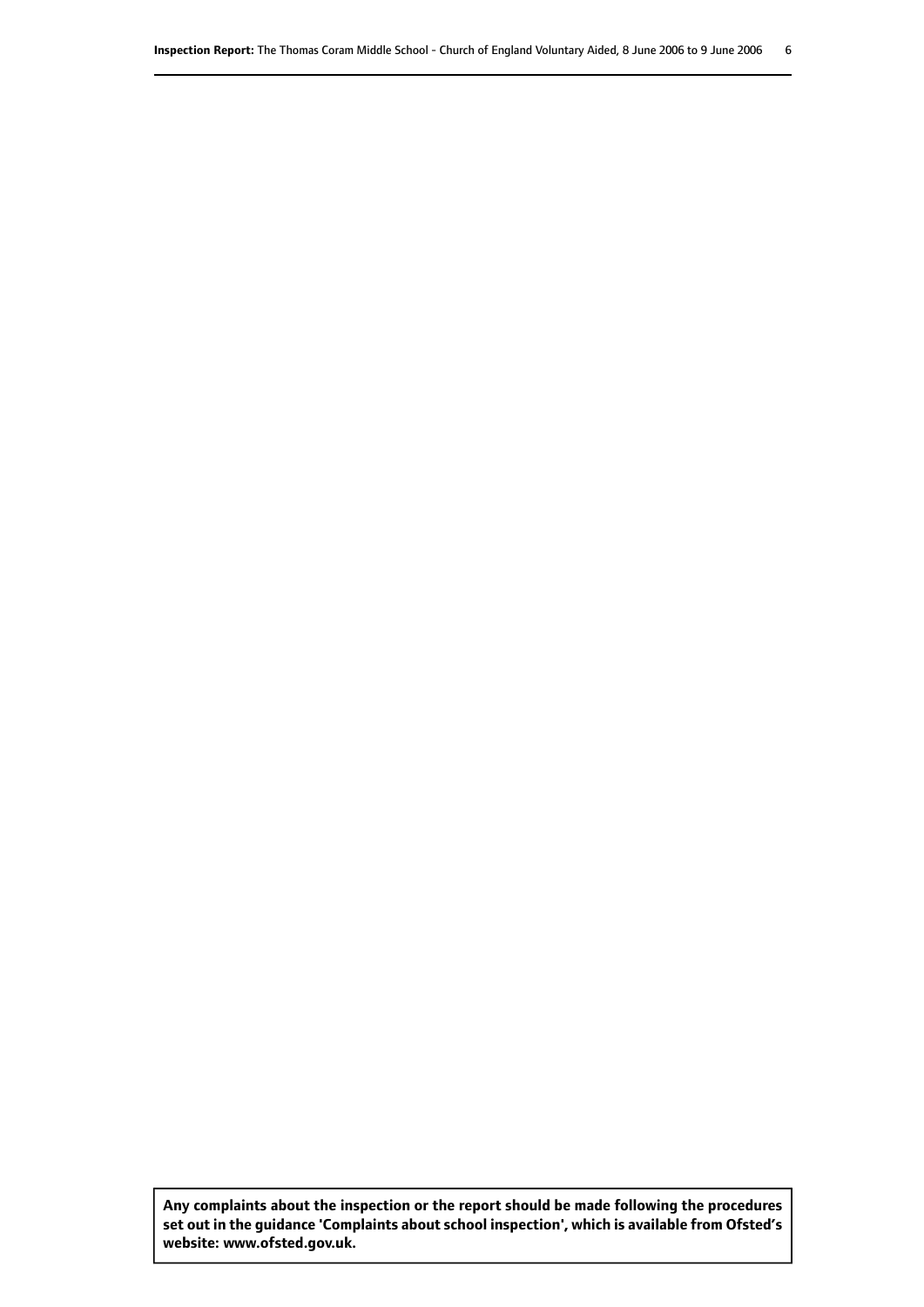# **Inspection judgements**

| Key to judgements: grade 1 is outstanding, grade 2 good, grade 3 | School         | $16-19$ |
|------------------------------------------------------------------|----------------|---------|
| satisfactory, and grade 4 inadequate                             | <b>Overall</b> |         |

#### **Overall effectiveness**

| How effective, efficient and inclusive is the provision of education,<br>integrated care and any extended services in meeting the needs of<br>learners? |     | <b>NA</b> |
|---------------------------------------------------------------------------------------------------------------------------------------------------------|-----|-----------|
| How well does the school work in partnership with others to promote<br>learners' well-being?                                                            |     | ΝA        |
| The quality and standards in foundation stage                                                                                                           | ΝA  | <b>NA</b> |
| The effectiveness of the school's self-evaluation                                                                                                       |     | ΝA        |
| The capacity to make any necessary improvements                                                                                                         | Yes | NА        |
| Effective steps have been taken to promote improvement since the last<br>inspection                                                                     | Yes | <b>NA</b> |

#### **Achievement and standards**

| How well do learners achieve?                                                                               | ΝA        |
|-------------------------------------------------------------------------------------------------------------|-----------|
| The standards <sup>1</sup> reached by learners                                                              | NА        |
| How well learners make progress, taking account of any significant variations<br>between groups of learners | <b>NA</b> |
| How well learners with learning difficulties and disabilities make progress                                 | <b>NA</b> |

#### **Personal development and well-being**

| How good is the overall personal development and well-being of the<br>learners?                                  | ΝA        |
|------------------------------------------------------------------------------------------------------------------|-----------|
| The extent of learners' spiritual, moral, social and cultural development                                        | <b>NA</b> |
| The behaviour of learners                                                                                        | <b>NA</b> |
| The attendance of learners                                                                                       | <b>NA</b> |
| How well learners enjoy their education                                                                          | <b>NA</b> |
| The extent to which learners adopt safe practices                                                                | <b>NA</b> |
| The extent to which learners adopt healthy lifestyles                                                            | <b>NA</b> |
| The extent to which learners make a positive contribution to the community                                       | <b>NA</b> |
| How well learners develop workplace and other skills that will contribute to<br>their future economic well-being | <b>NA</b> |

## **The quality of provision**

| How effective are teaching and learning in meeting the full range of<br>the learners' needs?          | ΝA |
|-------------------------------------------------------------------------------------------------------|----|
| How well do the curriculum and other activities meet the range of<br>needs and interests of learners? | ΝA |
| How well are learners cared for, guided and supported?                                                | NА |

 $^1$  Grade 1 - Exceptionally and consistently high; Grade 2 - Generally above average with none significantly below average; Grade 3 - Broadly average; Grade 4 - Exceptionally low.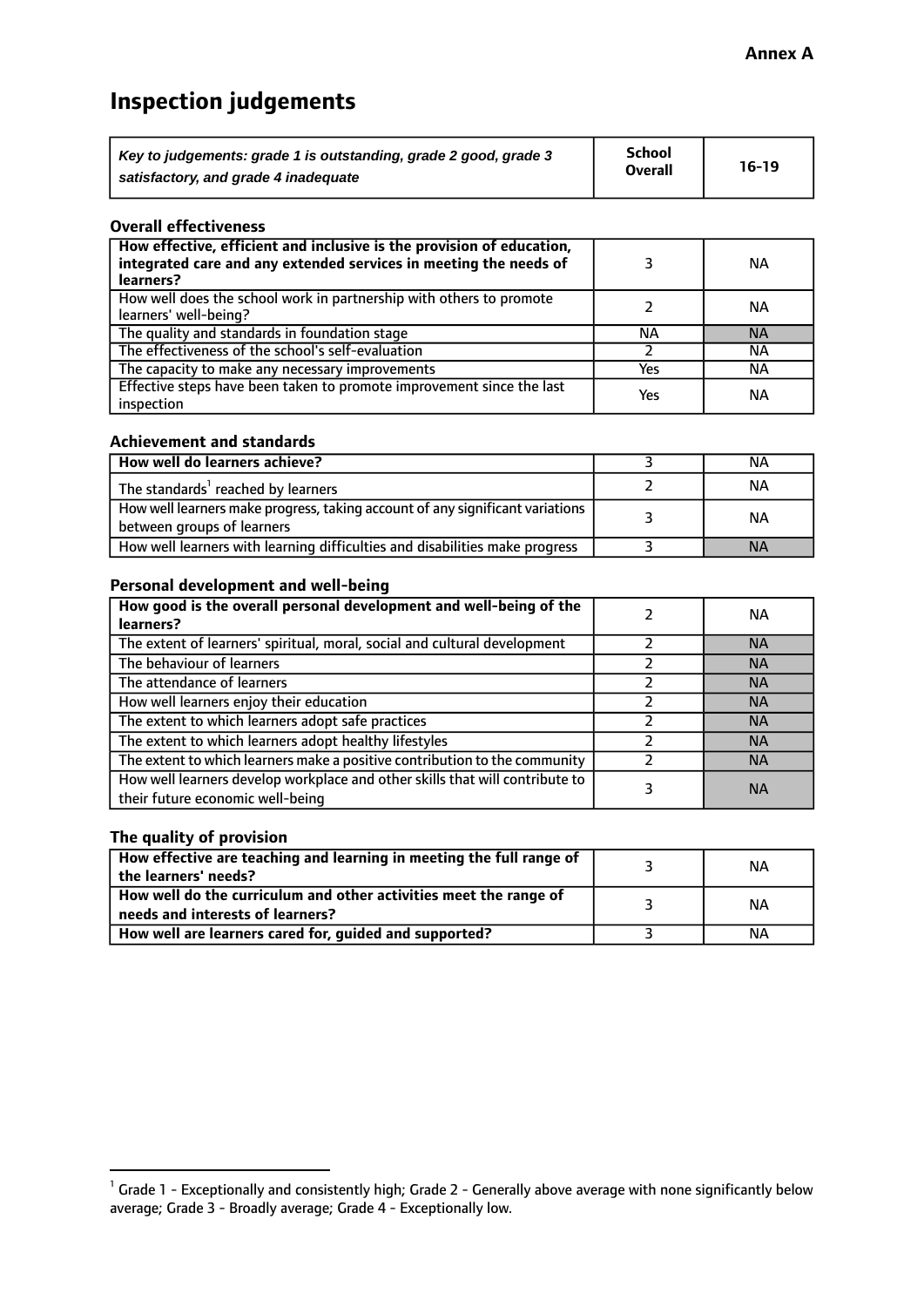# **Leadership and management**

| How effective are leadership and management in raising achievement<br>and supporting all learners?                                              |     | NA.       |
|-------------------------------------------------------------------------------------------------------------------------------------------------|-----|-----------|
| How effectively leaders and managers at all levels set clear direction leading<br>to improvement and promote high quality of care and education |     | <b>NA</b> |
| How effectively performance is monitored, evaluated and improved to meet<br>challenging targets, through quality assurance and self-review      |     | <b>NA</b> |
| How well equality of opportunity is promoted and discrimination tackled so<br>that all learners achieve as well as they can                     |     | <b>NA</b> |
| How effectively and efficiently resources are deployed to achieve value for<br>money                                                            |     | <b>NA</b> |
| The extent to which governors and other supervisory boards discharge their<br>responsibilities                                                  |     | <b>NA</b> |
| The adequacy and suitability of staff to ensure that learners are protected                                                                     | Yes | <b>NA</b> |

| The extent to which schools enable learners to be healthy                                                      |            |  |
|----------------------------------------------------------------------------------------------------------------|------------|--|
| Learners are encouraged and enabled to eat and drink healthily                                                 | Yes        |  |
| Learners are encouraged and enabled to take regular exercise                                                   | Yes        |  |
| Learners are discouraged from smoking and substance abuse                                                      | <b>Yes</b> |  |
| Learners are educated about sexual health                                                                      | <b>Yes</b> |  |
| The extent to which providers ensure that learners stay safe                                                   |            |  |
| Procedures for safequarding learners meet current government requirements                                      | Yes        |  |
| Risk assessment procedures and related staff training are in place                                             | Yes        |  |
| Action is taken to reduce anti-social behaviour, such as bullying and racism                                   | <b>Yes</b> |  |
| Learners are taught about key risks and how to deal with them                                                  | Yes        |  |
| The extent to which learners make a positive contribution                                                      |            |  |
| Learners are helped to develop stable, positive relationships                                                  | Yes        |  |
| Learners, individually and collectively, participate in making decisions that affect them                      | Yes        |  |
| Learners are encouraged to initiate, participate in and manage activities in school and the<br>wider community | <b>Yes</b> |  |
| The extent to which schools enable learners to achieve economic well-being                                     |            |  |
| There is provision to promote learners' basic skills                                                           | Yes        |  |
| Learners have opportunities to develop enterprise skills and work in teams                                     | Yes        |  |
| Careers education and quidance is provided to all learners in key stage 3 and 4 and the sixth<br>form          | <b>Yes</b> |  |
| Education for all learners aged 14-19 provides an understanding of employment and the<br>economy               | <b>NA</b>  |  |